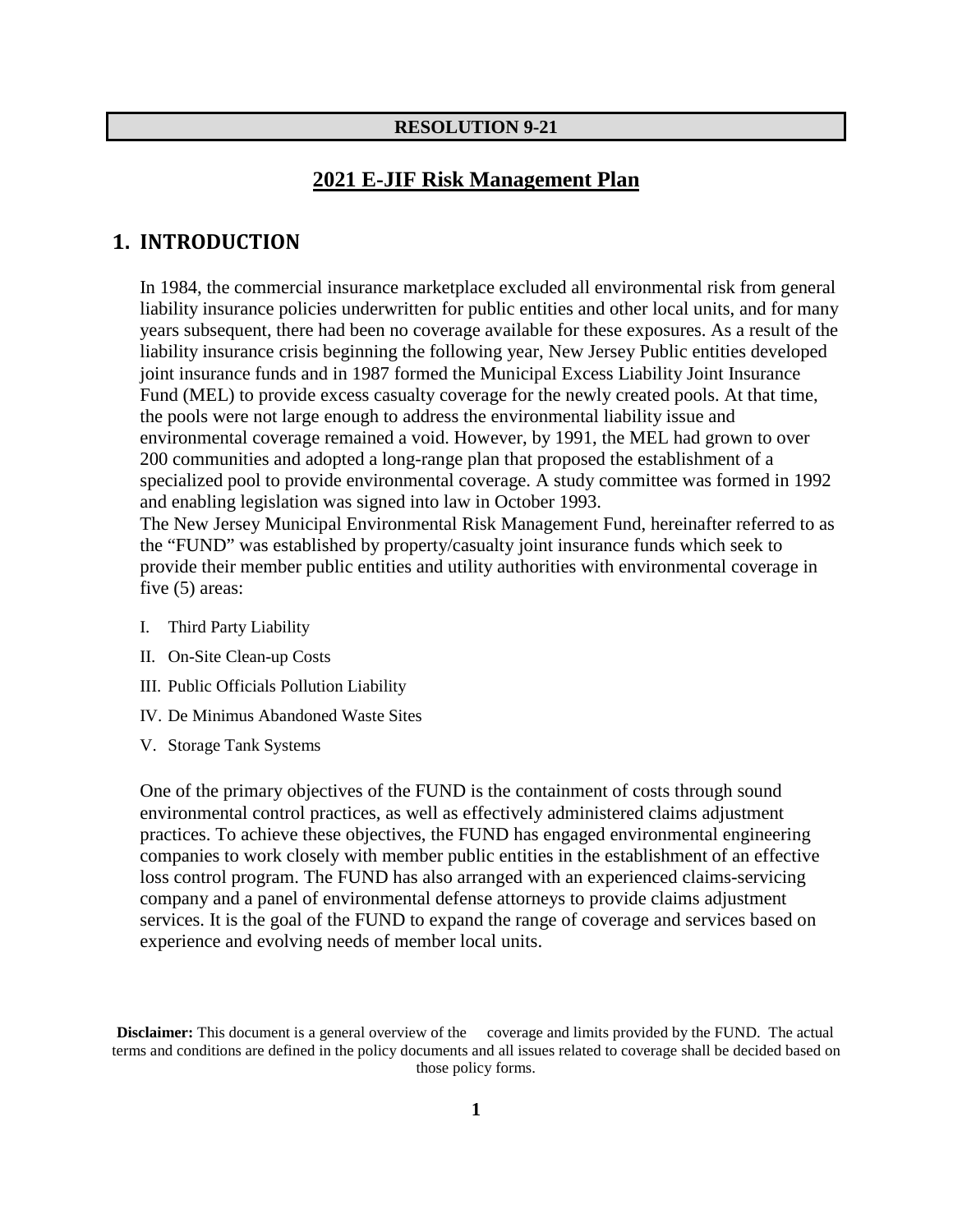# *I. THIRD PARTY LIABILITY*

#### **1. Background:**

The activities of public entities may result in an actual or alleged pollution conditions which causes bodily injury or damage to property of others. The extent of the coverage under THIRD PARTY LIABILITY is to provide protection to the local unit for claims triggered by pollution conditions for which the local unit is alleged to be responsible.

### **2. Scope of Coverage:**

To pay on behalf of the Local Unit losses due to liability for bodily injury and/or property damage caused by pollution conditions emanating from a covered location or arising from covered operations. Legal defense shall be included subject to the aggregate defense costs limits.

#### **3. Pollution Conditions:**

The FUND intends to cover, under THIRD PARTY LIABILITY, the discharge, dispersal, release, escape, migration or seepage of any solid, liquid, gaseous or thermal irritant, contaminant or pollutant, including smoke, soot, vapors, fumes, acids, alkalis, chemicals, hazardous substances, materials or waste materials, on, in, into, or upon land and structures thereupon, the atmosphere, surface water, or groundwater. Waste materials include materials to be recycled, reconditioned or reclaimed.

## **4. Exclusions: (Partial Listing – REFER TO POLICY FOR COMPLETE LIST OF EXCLUSIONS)**

The FUND will not pay nor defend any loss from pollution conditions caused by, due, based upon, arising out of or directly related to any one or more of the following: a) Pollution conditions that existed prior to the inception date of this policy

- b) Injunctive or non-monetary relief
- c) Lead
- d) Asbestos
- e) Workers Compensation, unemployment compensation or disability benefits
- f) Employment Practices Liability
- g) Mold or fungi
- h) Contractual Liability, except where coverage would apply in absence of contract
- i) Acid rain
- j) Automobile (except transit sublimit), aircraft, watercraft
- k) Pollution conditions after location has been sold, leased, or abandoned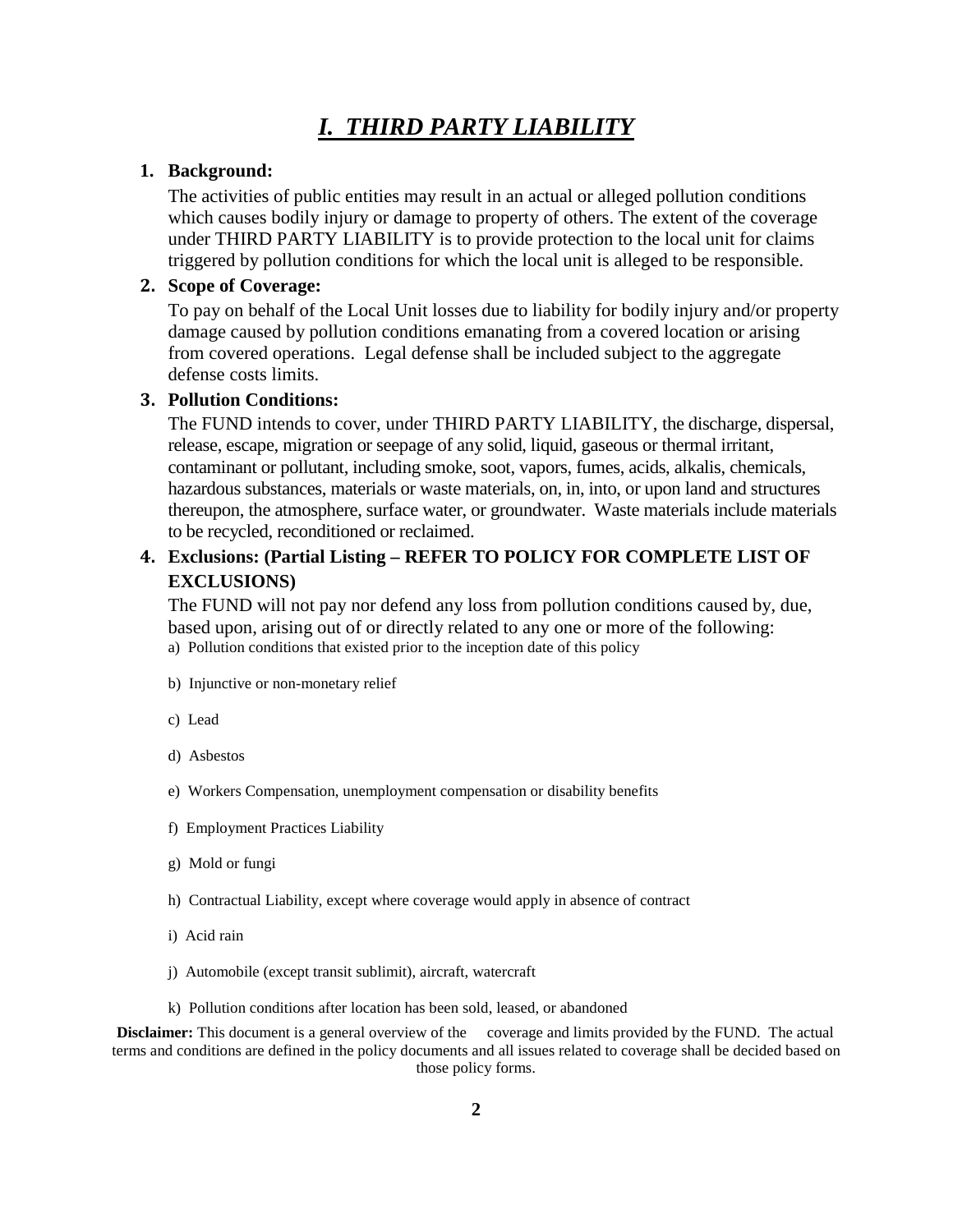- l) Chlorine based products
- m) Airports (unless endorsed)
- n) Willful, deliberate non-compliance with regulation, statute, or other law

#### **5.** Limit of Liability:

\$1,000,000 per claim \$1,000,000 annual aggregate \$250,000 sub-limit Transportation coverage \$250,000 sub-limit Cyber coverage

# *II. ONSITE CLEANUP COSTS*

#### **1. Background:**

Public property is subject to being polluted by third parties such as an illegal toxic dumping in a park. The intent of the coverage, under ONSITE CLEANUP COSTS, is to provide protection to the public entity for the costs of remediation triggered by pollution conditions caused by an unrelated third party on any public lands of the local unit.

### **2. Scope of Coverage:**

Emergency Remediation of pollutants deposited by third parties: \$ 50,000 per claim \$ 100,000 annual aggregate **Note**: Local unit will be required to make application to the NJ Spill Fund or other available funding sources for reimbursement. Reimbursement, if any, to be paid back to the FUND.

## *III. PUBLIC OFFICIALS POLLUTION LIABILITY*

### **1. Background:**

The acts or omission by public officials that may result in claims by third parties of bodily injury or property damage related to environmental conditions are excluded under conventional Public Officials Liability coverage. It is the intent of PUBLIC OFFICIALS POLLUTION LIABILITY to provide protection to the officials of the local unit for such claims.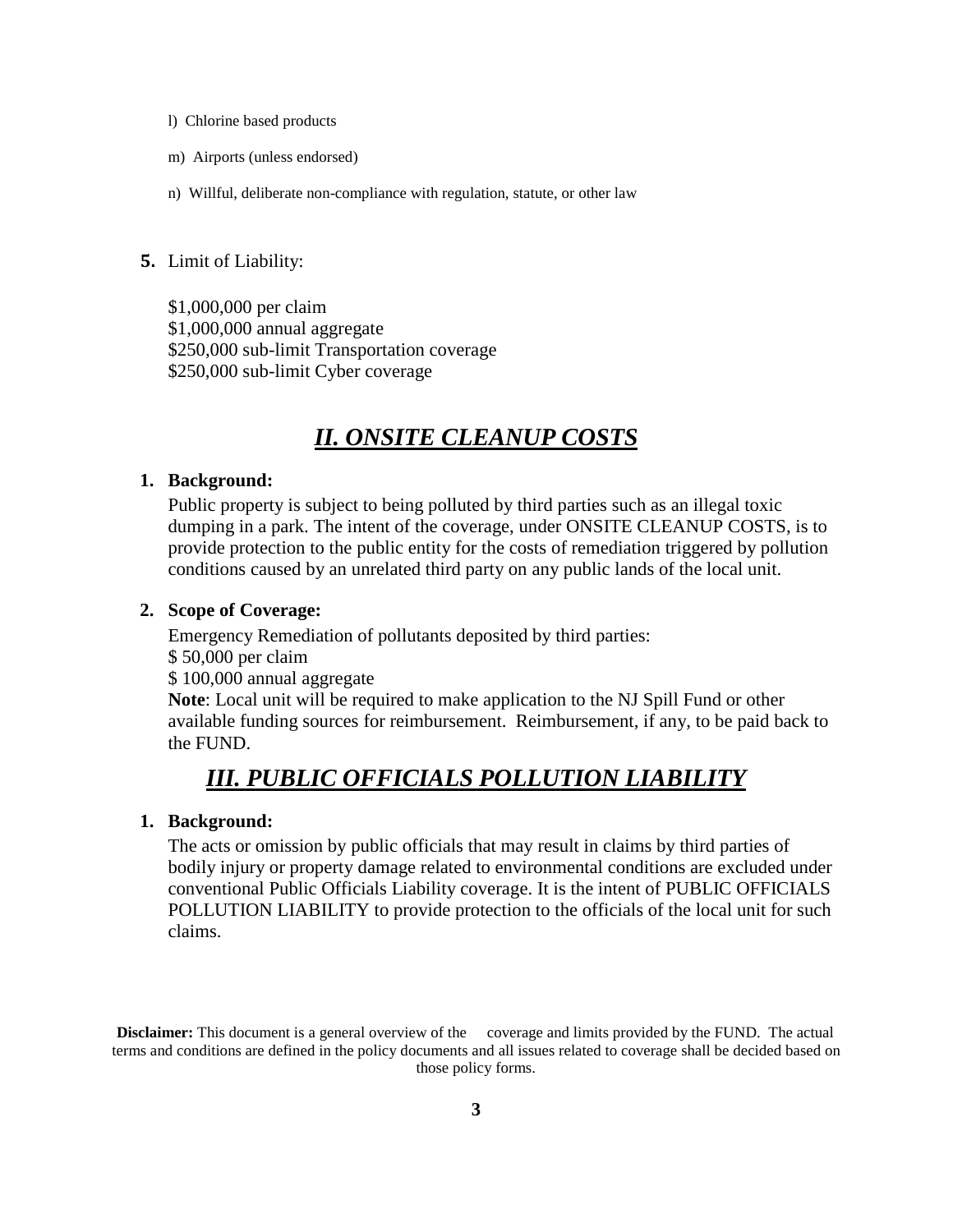### **2. Scope of Coverage:**

Pay on behalf of the local unit and its public officials that are legally obligated to pay as a result of pollution conditions caused by the wrongful acts of Public Officials. Legal defense shall be included subject to the aggregate defense costs limits

### **3. Limit of Liability:**

\$1,000,000 per claim \$1,000,000 annual aggregate

## *IV. DE MINIMUS ABANDONED WASTE SITES*

### **1. Background:**

Public entities, through their various departments and refuse collection responsibilities, have in the past contributed waste to hazardous waste landfills. Through actions by the EPA and/or NJDEP, efforts are being made to remediate all hazardous waste sites and to assign associated costs to potentially responsible parties (PRPs) who likely contributed to the problem. In many cases it is unclear who was truly responsible for the hazardous waste that was sent. Public entities have been identified as general contributors with potentially "deep pockets" and therefore, under CERCLA guidelines of strict joint and several liability, could be forced to contribute a significant amount to the clean-up. Contributors who have not been specifically identified as major contributors, however, have often been in a position, particularly when mediated as a group, to negotiate an equitable settlement with the EPA, NJDEP and major PRP's to indemnify them from further liability. The intent of the FUND, under DE MINIMUS ABANDONED WASTE SITES, is to provide a means for insureds that are deemed minor contributors (De Minimus) to an abandoned waste site to negotiate reasonable settlements. To a significant extent, this is part of a defense strategy.

## **2. Scope of Coverage:**

The FUND, under DE MINIMUS ABANDONED WASTE SITES, will pay on behalf of the insured(s) for the negotiated settlement amount, up to policy sub-limits, to fund remedial efforts and a settlement agreement that will indemnify the insured(s) from future liability at a Federal or State Abandoned Toxic Waste Site. Legal defense shall be included subject to the aggregate defense costs limits.

## **3. Abandoned Waste Site & Minor PRP Designation**

The FUND intends to cover only those events where the local unit is clearly identified as a de minimus (PRP) contributor of the specified hazardous waste at a Federal or State Abandoned Toxic Waste Site where the local unit was not aware, nor given actual or constructive notice that the pollution conditions existed prior to the inception date of coverage, nor that any elected or appointed official of the local unit knew or could have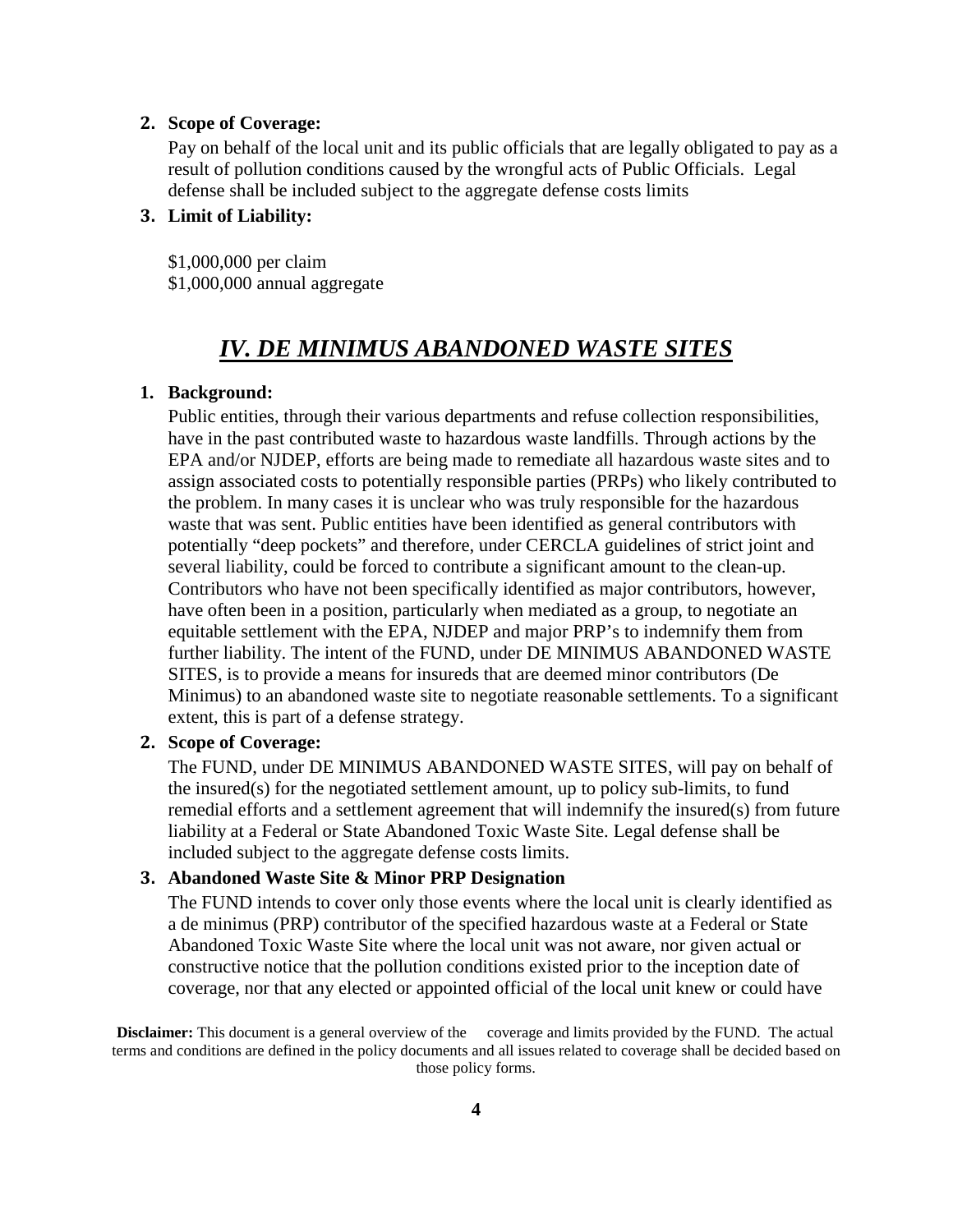reasonably foreseen that such pollution conditions could have been expected to give rise to a claim.

### **4. Exclusions: (Partial Listing - Refer to Policy for all Exclusions)**

The FUND will neither pay nor defend any loss from an abandoned waste site buy-out agreement caused by, due to, based upon, arising out of or directly related to any one or more of the Exclusions listed under Section IV of the policy.

### **5. Conditions:**

- a) Legal services will be provided solely by the approved FUND attorney(s).
- b) The local unit must agree to participate in any group settlement proceedings deemed appropriate by the FUND attorney(s).
- c) The FUND must agree to the negotiated settlement.
- d) The local unit and the FUND must be indemnified from further liability at site as a result of payment.

#### **6. Limit of Liability:**

\$50,000 per local unit

# *V. STORAGE TANK SYSTEMS COVERAGE (STANDALONE POLICY FORM)*

### **1. Background**

EPA and the NJDEP have existing regulations requiring tank owners to provide financial responsibility for the pollution exposure of underground storage tanks. The intent of the FUND, under STORAGE TANK SYSTEMS COVERAGE, is to fulfill the requirements as well as provide coverage for above ground storage tanks. The policy form itself is subject to EPA/NJDEP acceptance.

### **2. Scope of Coverage:**

The FUND will pay on behalf of the local unit, sums, which the local unit shall be legally obligated to pay as damages as a result of bodily injury or property damage, a cleanup caused by a release arising from the operation of an underground storage tank at any scheduled site. The claim must be first made against the local unit during the policy period and reported to the FUND during the policy period. Above ground storage tanks must comply with all underwriting requirements established by the fund, including compliance testing for above ground storage tanks with underground piping. The deadline for compliance testing was 7/1/2013. After 7/1/2013, new EJIF members AND current members that acquire the described system must demonstrate compliance with the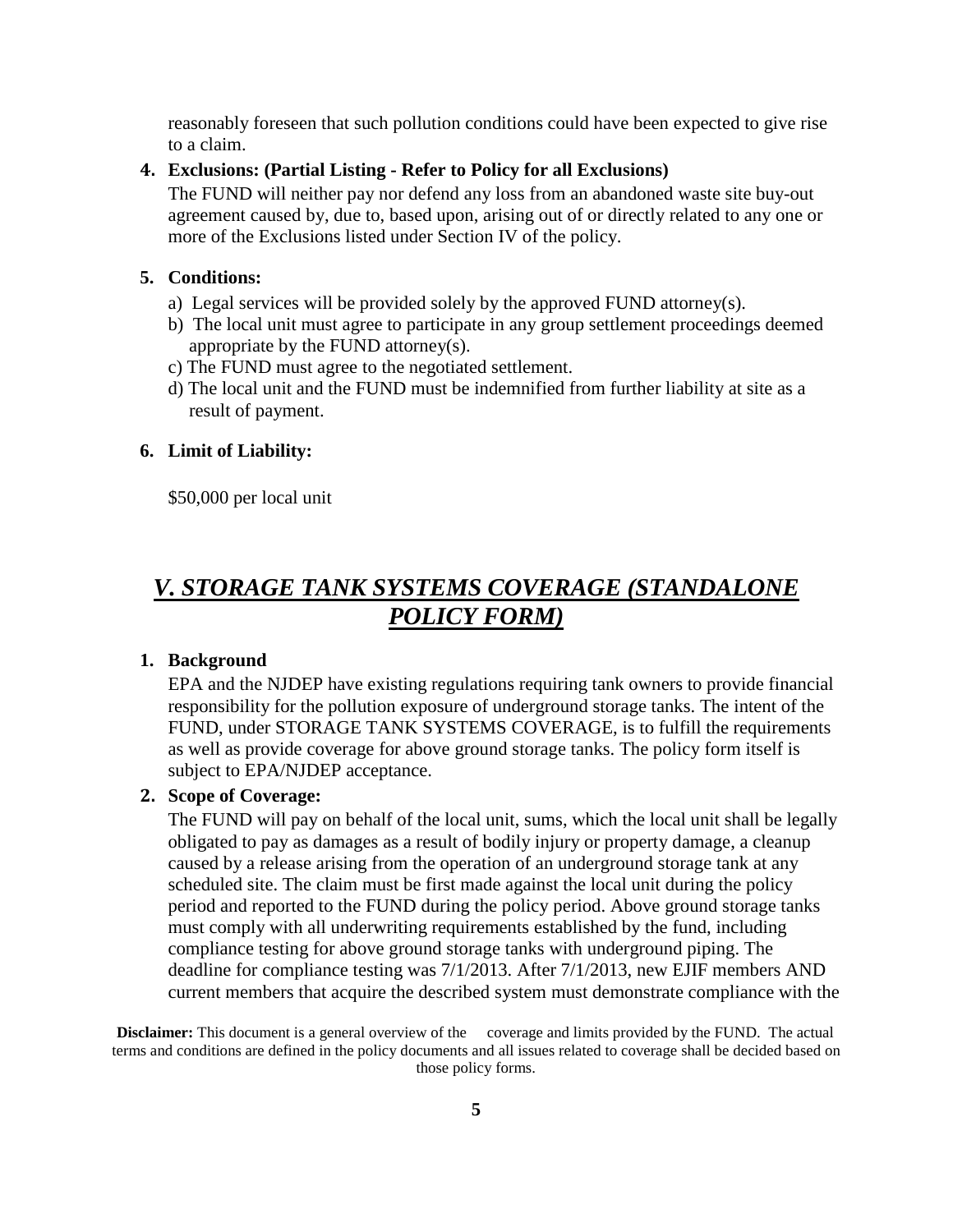FUND standards in order to secure coverage for that system. Legal defense shall be included subject to the aggregate defense costs limits.

There is a biennial testing requirement for those systems that previously qualified for coverage during the initial testing period.

This policy is site specific: Only scheduled underground storage tanks at scheduled locations are covered. Unregulated underground storage tanks may be covered subject to E-JIF underwriting rules. **As of 01/01/2014, unregulated USTs that exceed 20 years of age are no longer covered in the EJIF.**

No coverage applies to underground storage tanks that are rejected, unknown and/or unscheduled. Refer to item **2** regarding the E-JIF Underground Tank Remediation Grant Program.

## **3. Accidental Release:**

The FUND intends to cover only those events emanating from any sudden or non-sudden release of petroleum arising from the operation of a storage tank at any scheduled site that results in a need for clean-up and/or compensation for bodily injury or property damage neither expected nor intended by the insured.

#### **4. Exclusions: (Partial Listing - Refer to Policy for all Exclusions)**

The coverage does not apply to:

- a) Any claim arising from any knowingly unlawful, dishonest, fraudulent, criminal, malicious or wrongful act or omission committed by or at the direction of any supervisor, department head, elected or appointed official of the local unit.
- b) Any claim with respect to which the local unit was aware of non- compliance with any applicable statute, regulation, instruction or court order relating to the petroleum tanks.
- c) Any claim arising from any accidental release at any place other than scheduled sites.
- d) The cost of installation, replacement or repair of any storage tank or any other receptacle including the cost of excavation or backfilling, piping and valves, all leak detection systems and all containment systems and all monitoring systems.
- e) Any routine maintenance, measurement or testing expense which is not occasioned by a pollution event.
- f) Any fines, exemplary or punitive damages, statutory or other penalties, trebled or other multiple damages.
- g) Any unregulated tanks that exceed the 20 year age limit as of January 1, 2014.

#### **5. Limit of Liability:**

- \$ 1,000,000 each incident -THIRD PARTY LIABILITY
- \$ 1,000,000 each corrective action -ONSITE CLEANUP COSTS
- \$ 1,000,000 Aggregate Limit
- \$ 100,000 Aggregate Defense Limit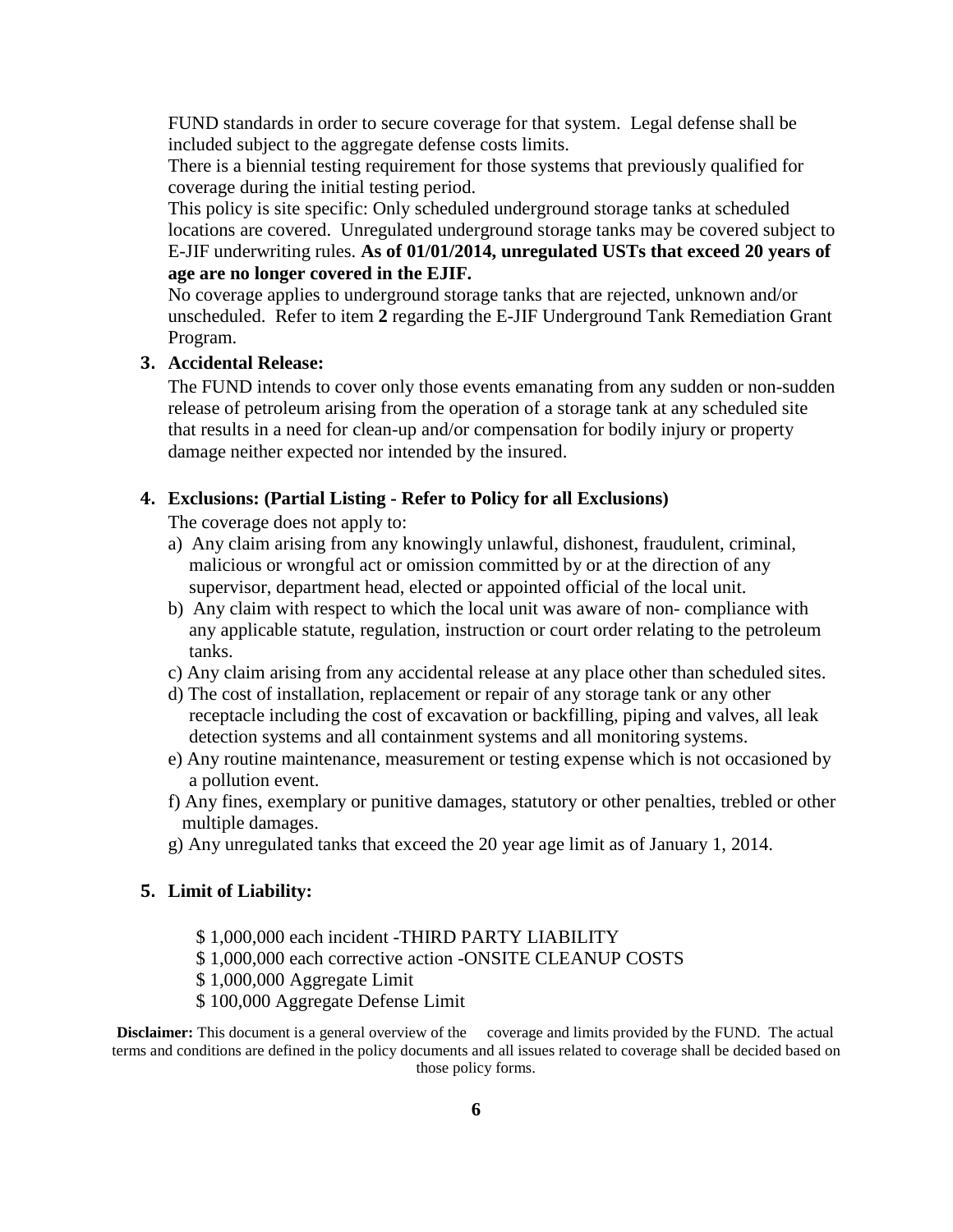# **2. E-JIF UNDERGROUND STORAGE TANK GRANT REMEDIATION PROGRAM**

The E-JIF may make available a grant up to a maximum of \$10,000 per impaired location for unknown/undisclosed underground storage tanks in order to reimburse local units for incurred remediation costs. Regarding new property acquisitions, the formal request for this grant must demonstrate proper due diligence having been performed prior to the acquisition of a location. The local unit must not have had prior knowledge or notification of the existence of the subject underground storage tank(s) on any location. The local unit is subject to a maximum of three grant applications regardless of the period of the local fund's E-JIF membership.

## **3. RISK RETAINED BY THE FUND**

The Fund has contracted with an Insurer to provide an excess of loss agreement. The intention is to provide aggregate budget protection. The limits afforded are \$9,000,000 aggregate limit per year that attaches after retention of \$3,000,000.

## **4. AMOUNT OF RESERVE TO BE ESTABLISHED**

A dollar reserve is established by the FUND as to its potential exposure on a given claim based on the severity of the damages adjusted by the limits of legal liability. All elements of the liability claim investigation are considered in establishing a reserve after the FUND is notified of its potential exposure. While conditions may change as further information becomes available, "stair stepping" or frequent changes in reserves is to be avoided.

Claim reserves are subject to regular review by the FUND's Executive

Director/Administrator, Attorney, Underwriting Managers, Fund Engineer, Fund Commissioners/Executive Committee and Claims Servicing Company Reserves on large or unusual claims are also subject to review by the claims departments of the commercial insurance companies or reinsurance companies providing excess coverage to the FUND (if any).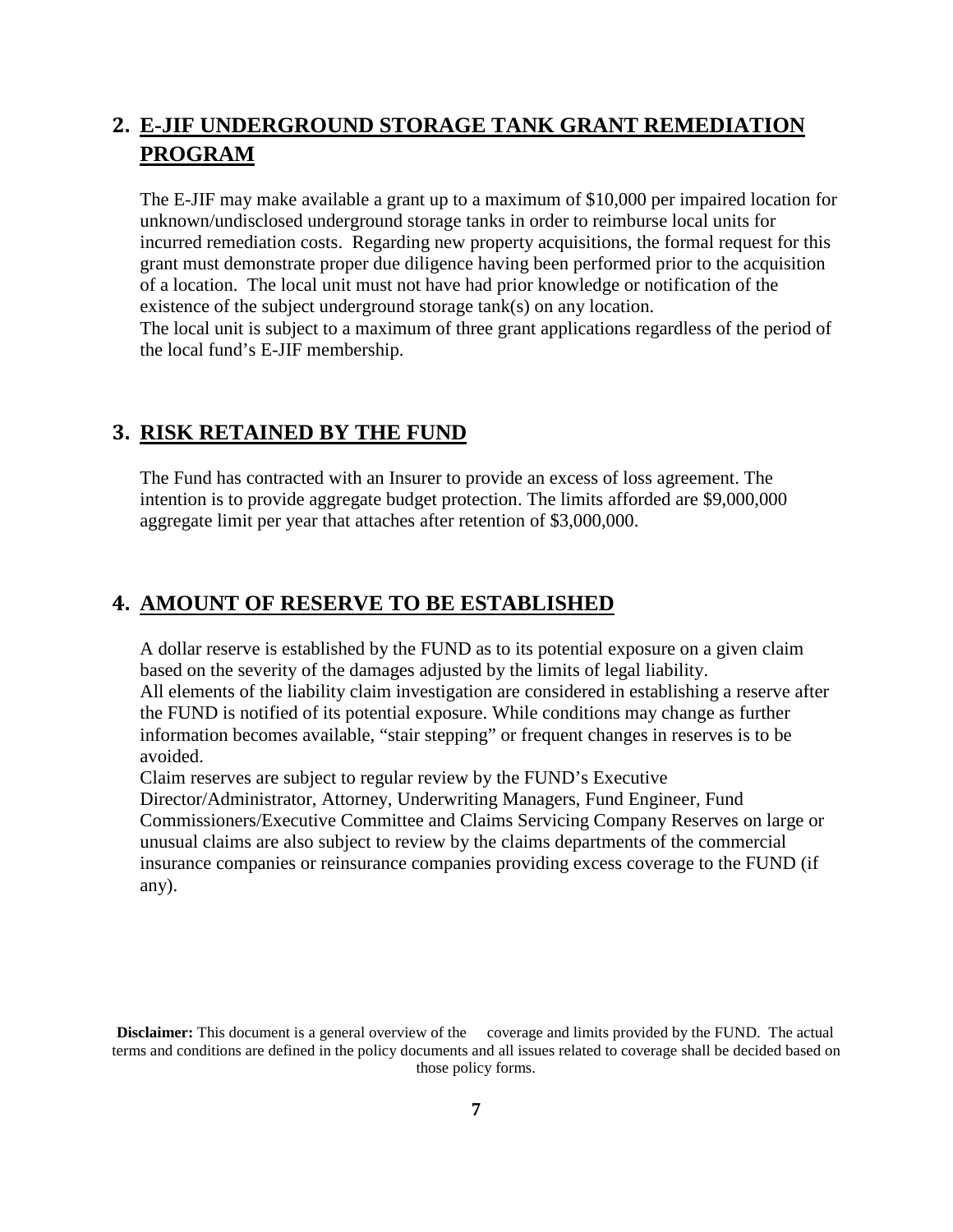## **5. ASSESSMENTS**

## *A. Budget Preparation:*

- 1. In or before September of each year, the FUND shall prepare the budget for the upcoming calendar year. The budget shall identify the proposed items and amounts of expenditure for its operations, including an acquisition cost not to exceed six percent (6%), the anticipated amounts and sources of assessments and other income to be received during the calendar year and the status of the self-insurance or loss retention accounts.
- 2. The budget shall be reviewed by an Actuary who shall comment on its adequacy and shall recommend changes, as appropriate.

## *B. Budget Adoption:*

- 1. Not later than November of each year, the Fund Commissioners/Executive Committee shall adopt by majority vote, the budget for the FUND's operations for the coming calendar year.
- 2. A copy of the FUND's proposed budget as changed to reflect the actuary report shall be sent to each participant at least two (2) weeks prior to the time scheduled for its adoption. No budget or amendment shall be adopted until a hearing has been held giving all participating local units the opportunity to present comments or objections.
- 3. An adopted budget may be amended by majority vote of Fund Commissioners/Executive Committee after giving the participants two (2) weeks advance written notice and conducting a hearing on the proposed amendment.
- 4. A copy of the adopted budget and any amendment shall be filed within thirty (30) days of its adoption with the governing body of each participating local unit, the Commissioner of Insurance and the Commissioner of the Department of Community Affairs.

# *C. Annual Assessment:*

- 1. The annual assessment of each participant shall be its pro rata share of the budget for the upcoming year for each line of coverage as computed by the actuary.
- 2. The calculation of pro rata shares shall be based on each participant's composite premium by fund year for that line of coverage.
- 3. The total amount of each participant's annual assessment shall be certified by a majority vote of the Fund Commissioners/Executive Committee to the governing body of each participant at least one month prior to the beginning of the next calendar year.
- 4. The annual assessment shall be paid to the FUND in two (2) installments, to be determined by the Fund Commissioners/Executive Committee, which shall conform with N.J.A.C. 12:15-2.15(a).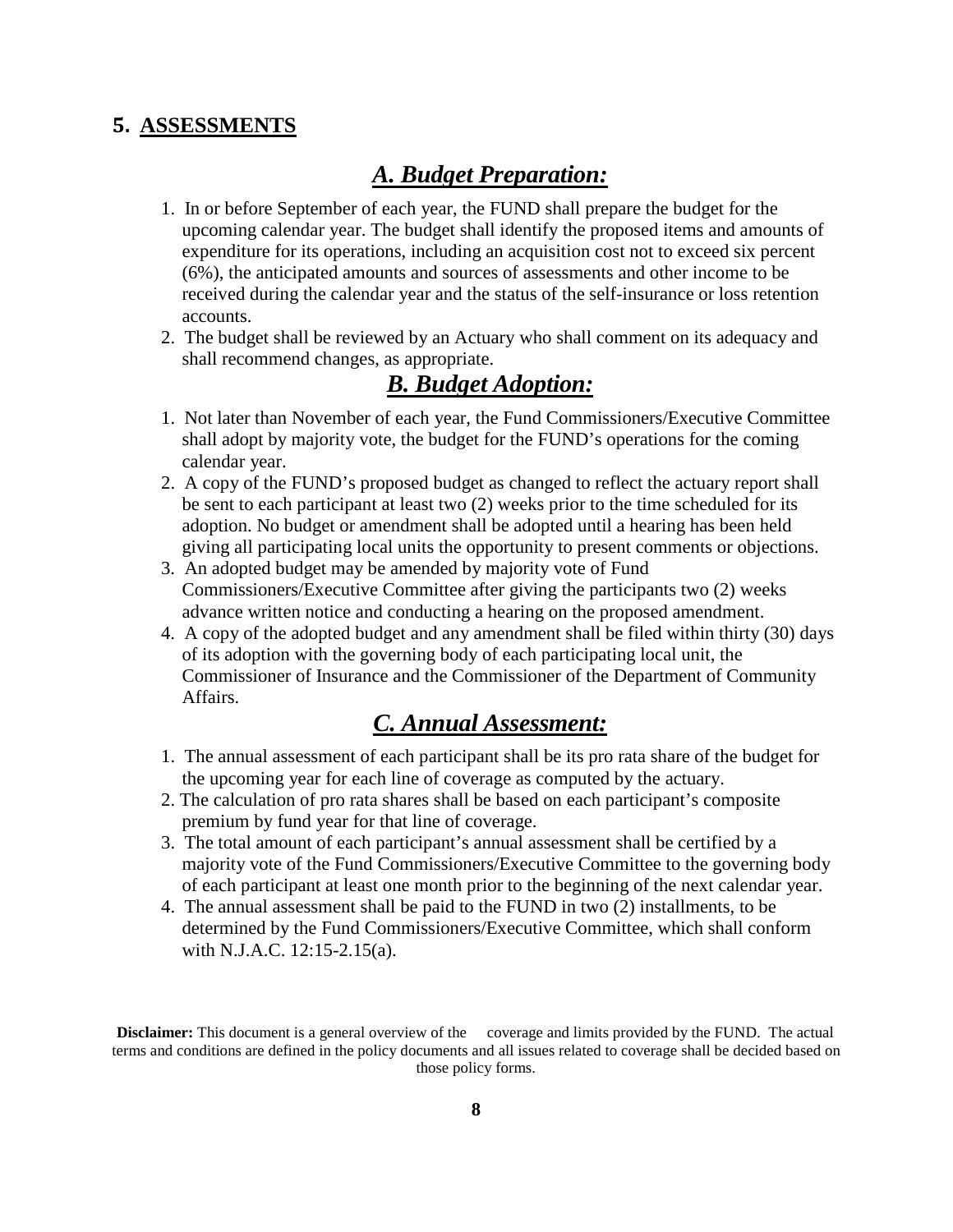- 5. The Treasurer shall deposit each participant's assessment into the appropriate accounts, including the administrative account, the claim or loss retention trust fund accounts, or any other account as permitted by law.
- 6. If a participant becomes a member of the FUND or elects to participate in a line of coverage after the start of the fund year, such participant's assessments and supplemental assessments shall be reduced in proportion to that part of the year which has elapsed.

## *D. Supplemental Assessments:*

- 1. The Fund Commissioners/Executive Committee shall, by majority vote, levy upon the participants additional assessments wherever needed or so ordered by the Commissioner of Insurance to supplement the FUND's claim, loss retention or administrative accounts to assure the payment of the FUND's obligations.
	- a) All supplemental assessments shall be charged to the participants by applicable fund year and shall be apportioned by that year's earned assessments for that line of coverage.
	- b) All participants shall be given thirty (30) days advance written notice of the FUND's intention to charge an additional assessment, and the FUND shall conduct a hearing before adopting the supplemental assessment.
	- c) Participants shall have thirty (30) days to pay the FUND from the date any supplemental assessment is adopted.
- 2. The FUND shall submit to the Commissioner of Insurance and the Commissioner of Community Affairs a report of the causes of the FUND's insufficiency, the assessments necessary to replenish it and the steps taken to prevent a reoccurrence of such circumstances.

## *E. Failure or Refusal to Provide Required Assessments:*

Should any member fail or refuse to pay its assessments or supplemental assessments, or should the FUND fail to assess funds required to meet its obligations, the Chairperson, or in the event by his or her failure to do so, the custodian of the FUND's assets, shall notify the Commissioner of Insurance and the Commissioner of Community Affairs. Past due assessments shall bear interest at the rate of interest to be established annually by the Fund Commissioners/Executive Committee.

# *F. Insolvency and/or Bankruptcy of Fund Members*

The insolvency or bankruptcy of a participant does not release the FUND, or any other member, of joint and several liability for the payment of any claim or liability incurred by the member during the period of its membership, including, but not limited to, being subject to and liable for supplemental assessments.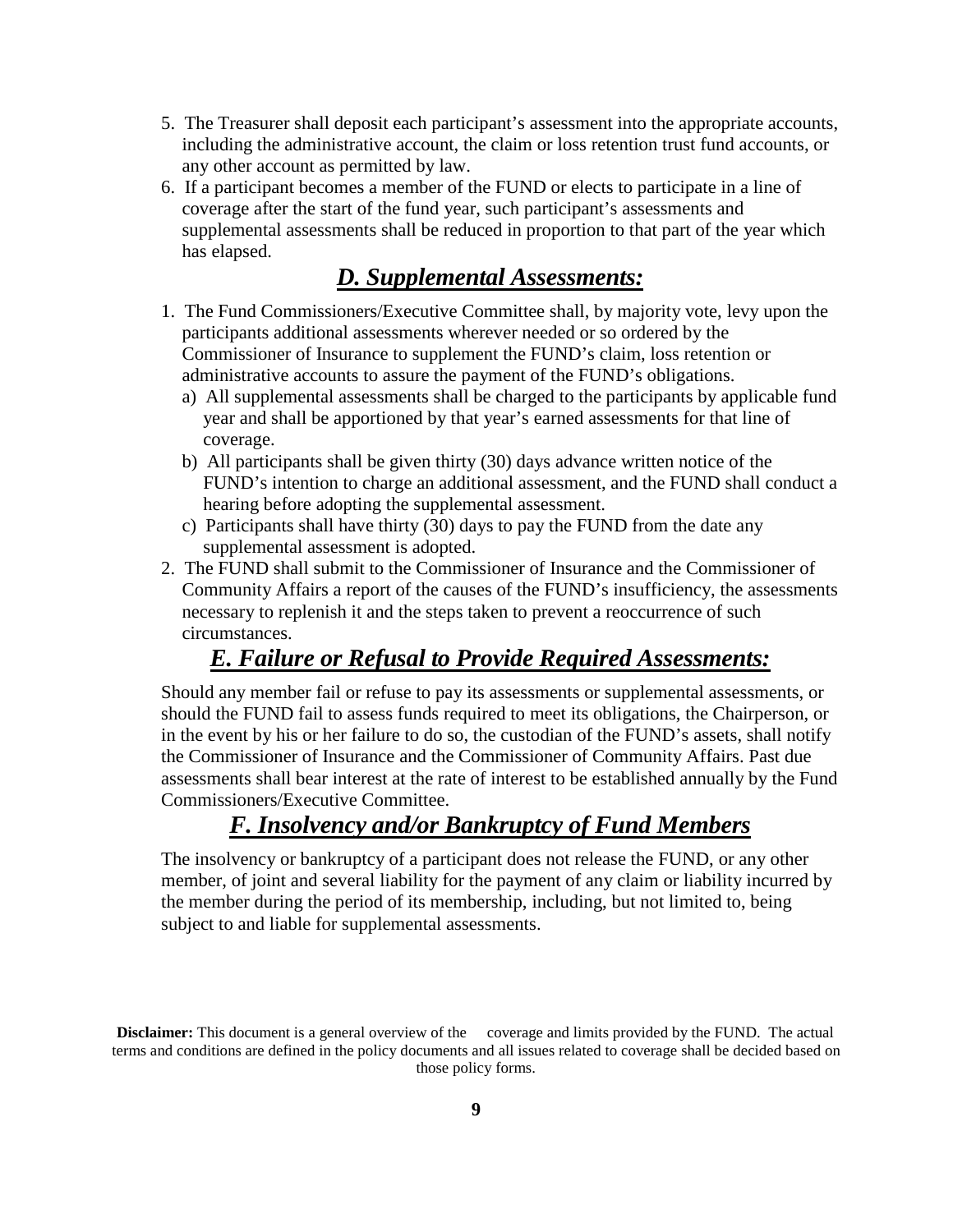## **6. LOSS ADJUSTMENT PROCEDURES**

The FUND will be presented with various claims against the coverage provided to the participating public entities. These claims can be large or small, justified or frivolous. The primary function of the Fund Attorney and Claims Servicing Company will be to investigate each claim for the FUND and make a determination as to the validity, scope and value of the claim.

While the flavor of the investigation will differ per line of coverage, there are basic factors which are common to all liability claim investigations. The following factors will be addressed by the Claims Servicing Company when handling a liability claim:

## *A. Coverage:*

The first step in claim investigation is the verification of coverage.

## *B. Facts:*

A complete and thorough knowledge of the accident or occurrence will be the criteria on which liability is determined.

## *C. Liability:*

Is there validity to the claim? Careful consideration must be given to this question. An analysis of the facts and applicable laws will determine the negligence factor.

## *D. Injuries:*

The Claims Servicing Company must gather all information with respect to the extent of injuries and property damage sustained by the claimant(s). An early determination as to the extent of damages may help mitigate exposure and damages.

# *E. Reserves:*

A careful examination of the preceding factors will help the claims service company to establish an intelligent loss reserve. It is the best estimate of the FUND's exposure with respect to each loss.

# *F. Claims Control:*

The FUND's liability claim handling process goes beyond what would normally be considered insurance industry standards. The central theme is teamwork. Teamwork among the Executive Director/Administrator, Fund Attorney and other professionals, the Claims Servicing and Loss Control companies and the member public entities. The ultimate goal is to protect the FUND by settling claims fairly but at the lowest possible costs.

# *G. Legal Defense and Fees:*

The FUND has established procedures to provide quality defense of claims and monitor the defense procedures and costs. These procedures include